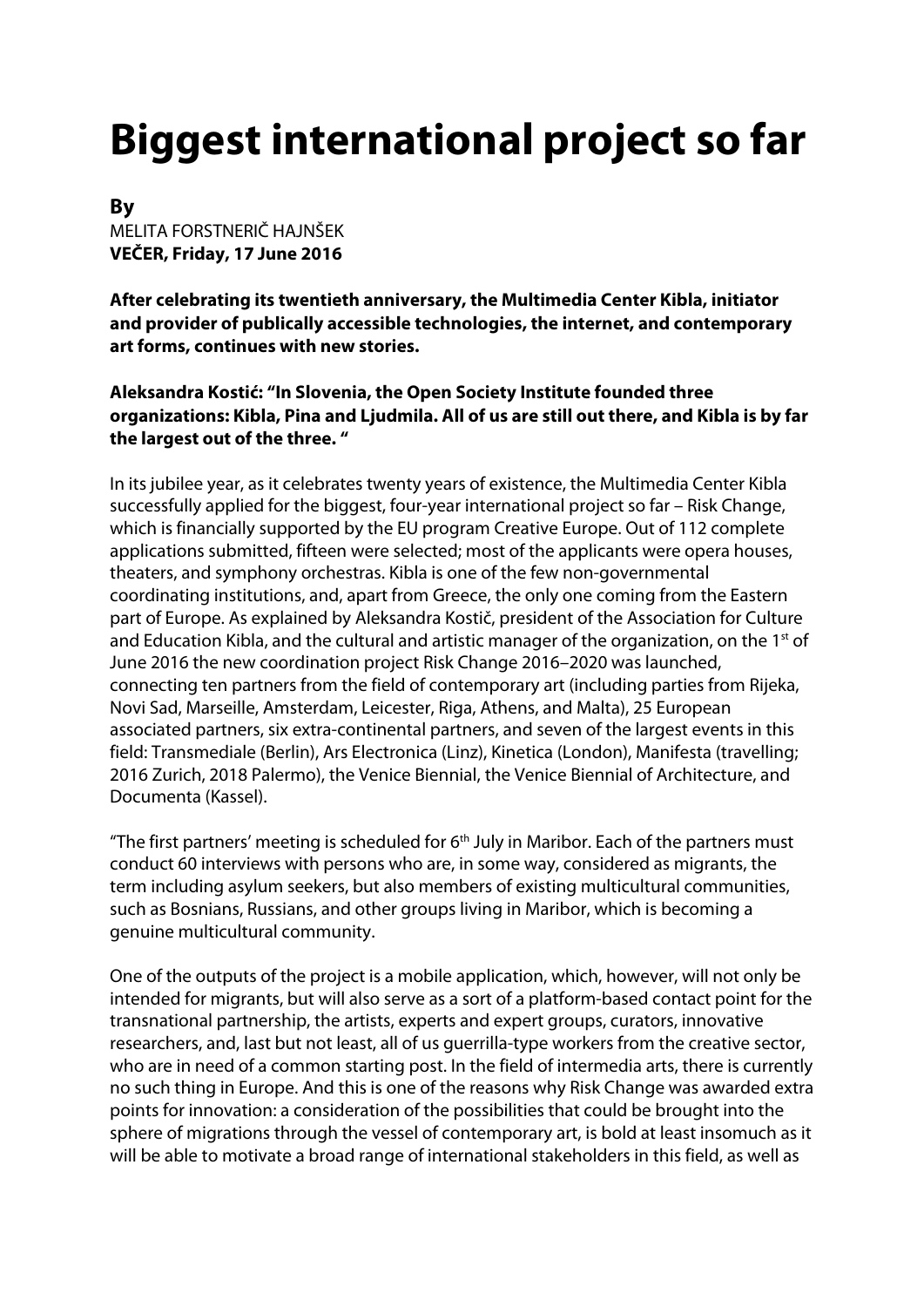public and other media, to accept the process of migrations as a natural, life-like, and unrestricted occurrence.

### **Issues of migration anticipated even before the wave of refugees**

What is the central theme of the Risk Change project? "Art is always visionary, if not revolutionary; in the age of ICT it acts as a trigger of issues related to the impact of modern technologies on the development of society and on people in general. It is interesting that the theme of migrations was anticipated, and considered even before the first major tide of refugees. Tomo Križnar has been predicting for a decade that the boomerang will return from Africa to Europe. The project originally conceived in the period 2013–2014 was upgraded, and this year our application was successful. What is important is the zeitgeist; we communicate a lot with all our international partners. And it is just as important to regularly visit festivals of contemporary art across Europe. Europe is a story of mobility," says Kostić, "when the wave of migrations hit Europe, people almost forgot it was really one of the principles that Europe was founded on. How many people living here are third generation natives? Really very few, if we were to study our roots… Everything has always been moving. It is not Kibla's job to be dealing with leftist ideas, or day-to-day politics, but simply with creating a multicultural community, which we wish to integrate on a nonlinguistic level."

Borut Pahor accepted the honorary patronage of the international project Risk Change 2016–2020, and will speak at the opening ceremony of the exhibition at Kibla Portal on the 7<sup>th</sup> October this year.

# **Everybody envies us, but...**

What does this project mean for Kibla? "Three million euros is the estimated value of the entire project, from which fifty percent is the EU endowment, and the other half has to be provided on our own, via the proper national ministries of culture, employment offices, municipalities, and own funding (incomes). So, when you cut the number in two, you have 1.5 million left, for ten partners over four years. This means 125 thousand euros for Kibla on a yearly basis. Everybody envies us this success on the international scene, but it's really not that much money," says Kostić, and stresses that Kibla has to take care of all the employees and their salaries on its own. The labor cost is the highest. The funds for salaries are not provided by the state or municipality, like with public institutes, which permit fulltime, permanent employments. She goes on to provide a telling comparison: "The Maribor Art Gallery (UGM) has at least fifteen full-time employees, and, considering the average gross salary is around 1.500 euros, this means 20.000 gross per year per person, which means further, that they are granted 300.000 each year just for salaries. The cultural center Narodni Dom has 38 full-time employees, all paid directly by the Municipality of Maribor, adding up to a minimum of 760 thousand euros gross per year just to cover the salaries, plus all the infrastructure costs, etc. plus program. This demonstrates how minuscule we are, even if we are among the biggest NGOs in Slovenia. Compared to a public institute, we are tiny. Kibla has nine full-time employees, plus eight independent self-employed in the cultural sector, for which the Ministry of Culture pays social security contributions, which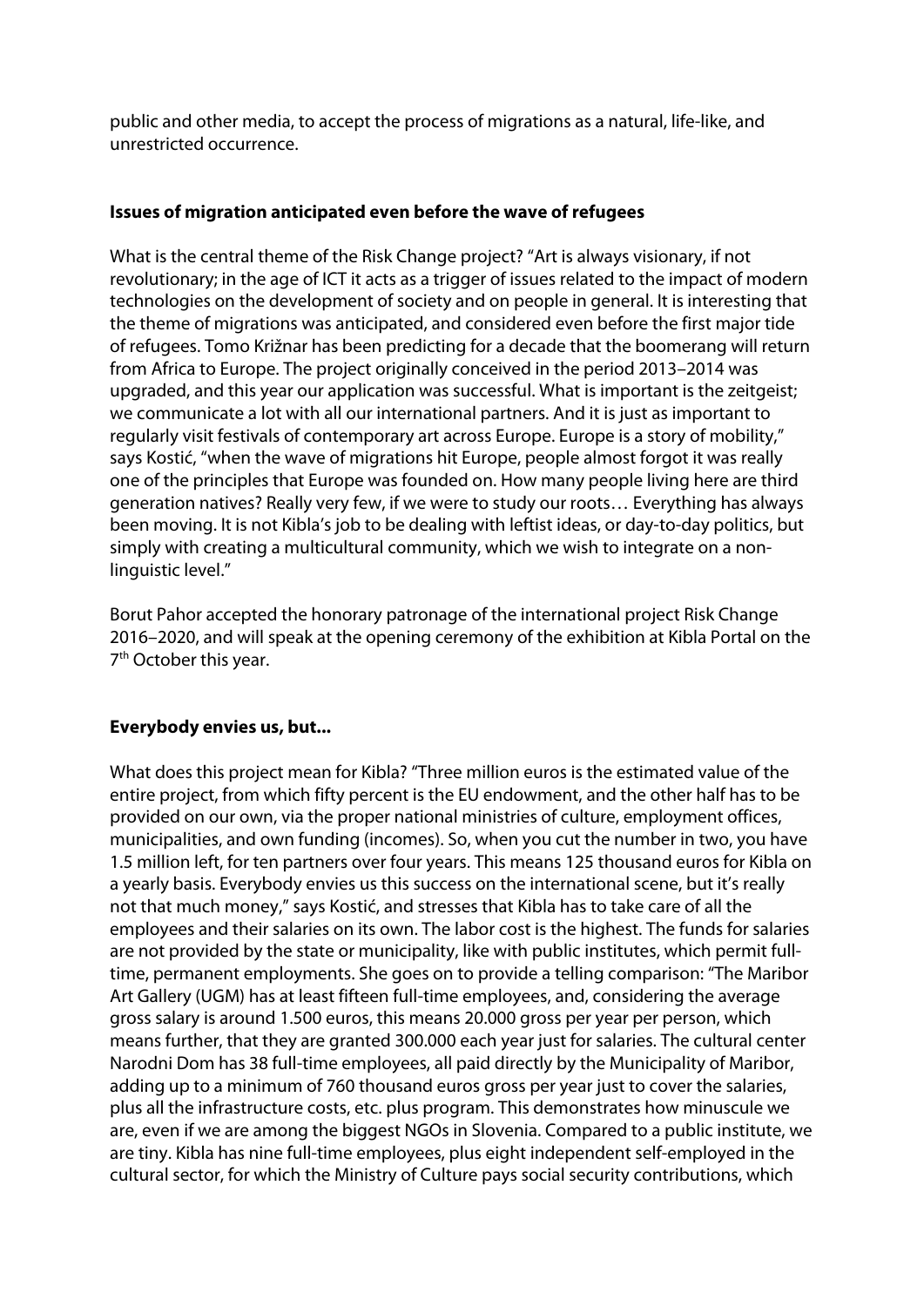adds up to approximately 250 thousand euros per year. All this means that the new project Risk Change will not be enough, if we plan on keeping our other venue, Kibla Portal, and maintain an ambitious program, travel, etc. This tender was only the beginning of our story of survival. These value relations are important, because it needs to be clear that we don't have a magic wand for international tenders, and that the resentment some people feel, is out of place. Because it's actually very little money, and our public institutes are still kings compared to NGOs. Thank god we have the self-employed in culture status." Kibla really does get you your money's worth.

### **Blocked by Ljubljana**

"In September, large-scale tenders will be released by the Ministry of Economic Development and Technology and the Government Office for Development and European Cohesion Policy (SVRK), and it is there that we would like to participate, as creative industries and smart specialization, in connection to several other organizations. The prototype of such an organization is the Delavski dom Trbovlje (DDT Cultural Center) with its spectacular program. They are connected to the educational and the economic sector, and they are a new media town, with a festival much like our own KIBLIX-MFRU; Pina Koper is another educational institution that exists since 1996, and is part of Soros' legacy. The Open Society Institute Slovenia founded Kibla, Pina, and Ljudmila. All three of us are still here, and Kibla is by far the largest. We wish to connect the key points of this common trail, of this platform for the development of creative industries and smart specialization. This new story could even be covered by its own non-profit management approach, which means that any profit or extra funding you generate, is transformed into a new job opening. We would also like to work with KSEVT (the Cultural Centre of European Space Technologies) from Vitanje. What a magnificent residency center they could have there, the infrastructure is fantastic. We are trying to approach this idea via the state: the Ministry of Culture, in collaboration with the Ministry of Education, Science and Sport, is preparing the Black-box project, i. e. a network of centers connecting art and science, which was in fact agreed upon by the ministries, and is part of the National Vocational Qualifications 2014–2017. It lists four such centers, Maribor, Ljubljana, Koper, and Vitanje, and later DDT Trbovlje. It is indeed the way that better meets the criteria of cohesion, which requires a ratio of around 63 percent for Eastern cohesion, and 37 for Western – which is the basic principle of the EU cohesion policy in Slovenia, although avid centralists in Ljubljana would like to work their way around it using various maneuvers. Ljubljana is blocking us, because it wants all the money to itself. It's a struggle. When the SVRK representative came to Trbovlje, he was surprised to see everything that was going on there, because he'd never heard of them before. Regional development and cohesion are not (only) about Ljubljana, these programs are in fact intended specifically for us. It is precisely regional development that Europe supports most strongly, because capitals are already where most of the money is centered."

The first European and international project in Kibla, Mediaterra, goes back to 2001, when they joined to work alongside partners from Athens. In fifteen years of work, they have executed fifteen projects in the framework of EU programs, in the field of culture alone. Not always as coordinators, but often as partners as well. It was the lifeline after Soros stopped investing in 2000. The tenders grew in complexity, and one had to be skilled